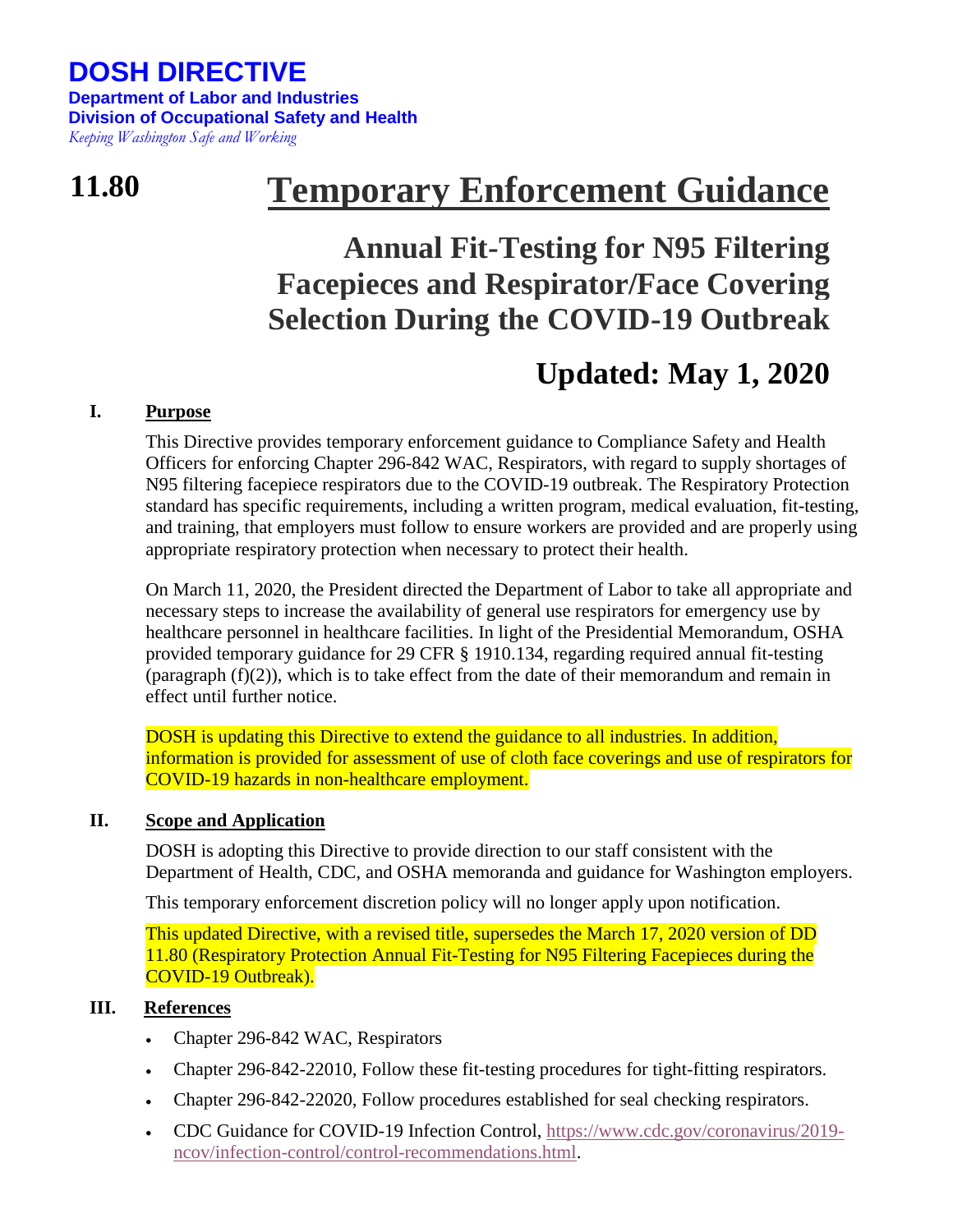## **IV. Background**

The Centers for Disease Control and Prevention (CDC) currently recommends that Health Care Providers (HCP), who are providing direct care of patients with known or suspected COVID-19, practice infection control procedures. These include engineering controls (e.g., airborne infection isolation rooms), administrative controls (e.g., cohorting patients, designated HCP), work practices (e.g., handwashing, disinfecting surfaces), and appropriate use of personal protective equipment (PPE), such as gloves, face shields or other eye protection, and gowns.

**\*\***

### **Appropriate respiratory protection is required for all healthcare personnel providing direct care of these patients.**

**\*\***

For additional guidance, see COVID-19 Hospital Preparedness Assessment Tool, [https://www.cdc.gov/coronavirus/2019-ncov/hcp/hcp-hospital-checklist.html.](https://www.cdc.gov/coronavirus/2019-ncov/hcp/hcp-hospital-checklist.html)

DOSH recommends HCP employers follow existing CDC guidelines, including taking measures to conserve supplies of these respirators while safeguarding HCP.

- One such measure is that healthcare employers may provide HCP with another respirator of equal or higher protection, such as N99 or N100 filtering facepieces, reusable elastomeric respirators with appropriate filters or cartridges, or powered air purifying respirators (PAPR).
- Another measure is that healthcare employers may change the method of fit-testing from a destructive method (i.e., quantitative) to a non-destructive method (i.e., qualitative). For filtering facepiece respirators, qualitative and quantitative fit-testing methods are both effective at determining whether the respirator fits properly. The fitted respirator can then be safely used by that employee for work tasks that require respiratory protection. Once the N95 has been used by an employee for fit-testing or any other use, no other employee is to use that same N95.

For additional guidance, see Strategies for Optimizing the Supply of N95 Respirators, [https://www.cdc.gov/coronavirus/2019-ncov/hcp/respirator-supply-strategies.html.](https://www.cdc.gov/coronavirus/2019-ncov/hcp/respirator-supply-strategies.html)

For Employers in all industries there are recommendations from public health authorities (CDC, health departments, and the Governor's office) for use of cloth face coverings when people are in group settings, including work. These recommendations are meant to enhance social distancing recommendations about staying more than 6 feet from other people and practicing good hand hygiene. In some cases, where workers cannot avoid being in close proximity with other people, a respirator may be needed for protection.

## **V. Enforcement Policy**

- A. DOSH compliance staff will exercise enforcement discretion concerning the annual fittesting requirement of N95 respirators, WAC 296-842-15005(1)(b), as long as employers:
	- Make a good-faith effort to comply with Chapter 296-842 WAC, Respirators;
	- Use only NIOSH-certified respirators or foreign equivalents (see note below);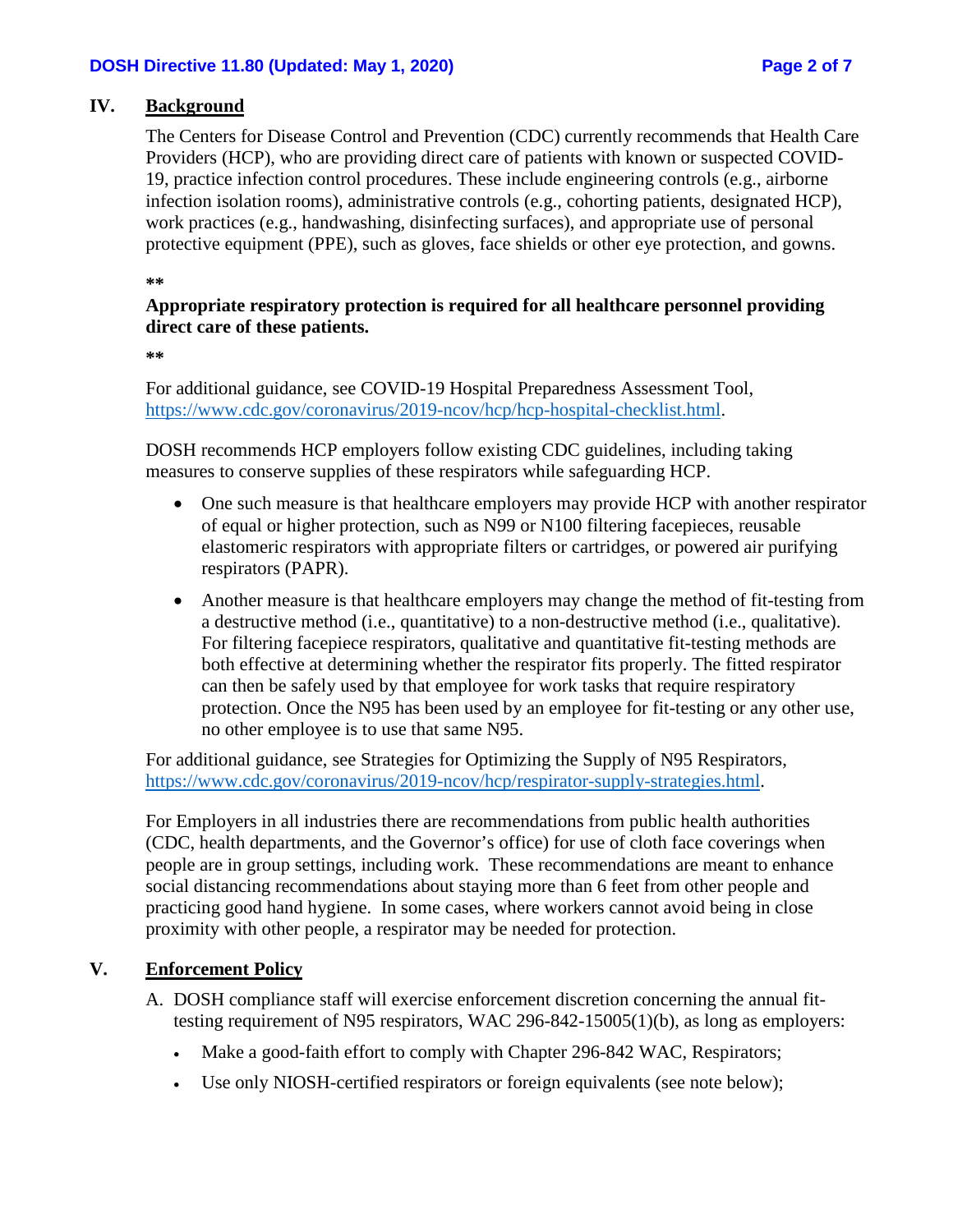#### **DOSH Directive 11.80 (Updated: May 1, 2020) Page 3 of 7**

- Implement CDC and OSHA strategies for optimizing the supply of N95 filtering facepiece respirators and prioritizing their use, as discussed above;
- Perform initial fit-tests for each worker with the same model, style, and size respirator that the worker will be required to wear for protection against COVID-19 and all other airborne hazards (initial fit-testing is essential to determine if the respirator properly fits the worker and is capable of providing the expected level of protection);
- Inform workers that the employer is temporarily suspending the annual fit-testing of N95 filtering facepiece respirators to preserve and prioritize the supply of respirators for use in situations where they are required to be worn;
- Explain to workers the importance of performing a user seal check (i.e., a fit-check) at each donning to make sure they are getting an adequate seal from their respirator, in accordance with the procedures outlined in WAC 296-842-22020, Follow procedures established for seal checking respirators.
- Conduct a fit-test if they observe visual changes in the employee's physical condition that could affect respirator fit (e.g., facial scarring, dental changes, cosmetic surgery, or obvious changes in body weight) and explain to workers that, if their face shape has changed since their last fit-test, they may no longer be getting a good facial seal with the respirator and, thus, are not being adequately protected; and,
- Remind workers that they should inform their supervisor or their respirator program administrator if the integrity and/or fit of their N95 filtering facepiece respirator is compromised.
- B. Given concerns regarding a shortage of fit-testing kits and test solutions (Bitrex<sup>™</sup> and sodium saccharin USP), employers are further encouraged to take necessary steps to prioritize use of fit-testing supplies to protect employees who must use respirators for highhazard procedures.
	- Employers, particularly outside of healthcare, must look at their respirator selection criteria and identify where other respirators are appropriate. Use of half- and full-face elastomeric respirators when appropriate will free up filtering facepiece respirators for critical needs in healthcare. These respirators can also be easily fit-tested with quantitative systems, limiting the use of qualitative fit-testing supplies.
	- Employers must also assess their engineering controls, work practices, and administrative controls on an ongoing basis to identify changes they can make to decrease the need for N95s or other filtering face-piece respirators. When reassessing these types of controls and practices, employers should, for example, consider whether it is possible to increase the use of wet methods or portable local exhaust systems or to move operations outdoors. In some instances, an employer may also consider taking steps to temporarily suspend certain non-essential operations.
	- Employers should check with respirator manufacturers for information on equivalentfitting respirator models. Most respirator manufacturers produce multiple models that use the same basic sealing surface geometry. Initial fit-testing is not required when a worker is provided a respirator that has a manufacturer identified fit equivalent to a respirator for which the worker has a successful initial fit-test.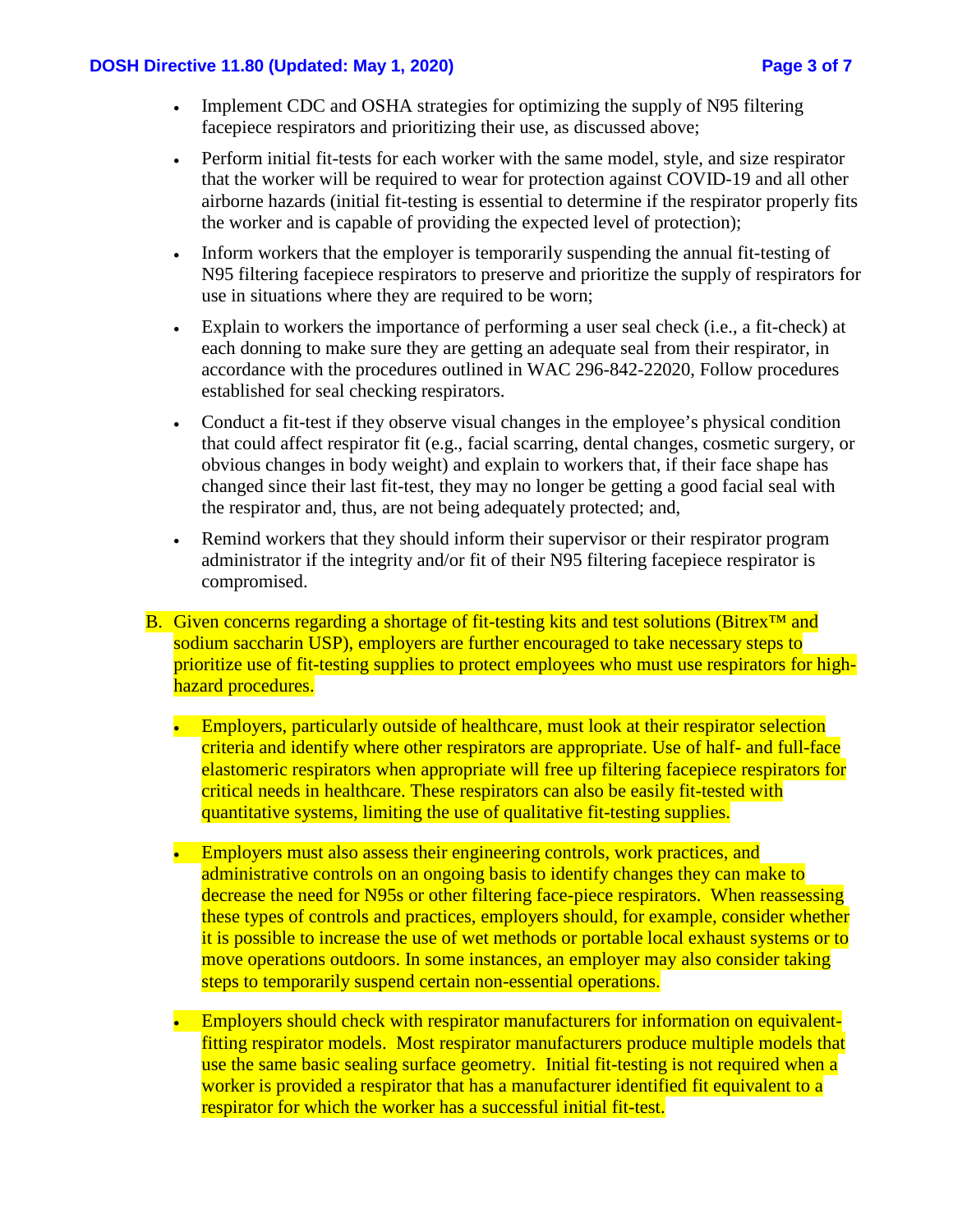#### **DOSH Directive 11.80 (Updated: May 1, 2020) Page 4 of 7**

- The use of respirators may be enforced for potential exposure to the COVID-19 virus in work tasks meeting the "High Transmission Risk" or "Extremely High Risk" situations as described in the attached Appendix A. The CSHO must document the specific exposure, including worker proximity to others and the activity. Requirements in Chapter 296-842 WAC, Respirators, applicable to the respirator and use situation may be considered.
- For work tasks in the "Negligible Transmission Risk", "Low Transmission Risk" and "Medium Transmission Risk" the CSHO may review use of cloth face coverings and other respirators as part of the employer's programs. Where the employer's programs or training interfere with good social distancing practices, refer to DD 1.70, General Coronavirus Prevention Under Stay Home-Stay Healthy Order, for citation guidance.

*NOTE: Respirators released from strategic stockpiles, are often beyond the manufacturer's expiration date. These respirators have been evaluated by NIOSH and verified to meet NIOSH standards for filtration. As with any respirator, workers should visually inspect the N95 respirator to determine if the structural and functional integrity of the respirator has been compromised. Over time, components such as the straps, nose bridge, and nose foam material may degrade, which can affect the quality of the fit and seal. If the structural and functional integrity of any part of the respirator is compromised, or if a successful user seal check cannot be performed, discard the respirator and try another respirator.*

Respirators received from strategic stockpiles may be of a different style or manufacturer than the respirators currently in use. In that case, everyone using respirators from a different manufacturer than their current respirator is required to go through a new initial fit-test. Fit-tests of one manufacturer/style does not extend to other manufacture's N95 or a different model of the same manufacturer.

Where the use of respiratory protection is required and an employer fails to comply with any other requirements, such as initial fit-testing, maintenance, care, and training in the Respiratory Protection standard, cite the applicable requirements of Chapter 296-842 WAC, Respirators.

#### **VI. Point of Contact**

DOSH staff should contact Compliance Operations if there are questions about applicability of WISHA rules to an infectious disease in the workplace. Technical Services may be contacted with technical questions about workplace practices.

#### **VII. Review and Expiration**

To emphasize, this is an enforcement discretion policy, beginning from the date of this Directive, and applicable where respirators are needed to protect healthcare personnel during the COVID-19 outbreak. This Directive will remain effective until superseded or canceled.

Approved:  $\mathcal{L}$ 

 Anne F. Soiza, L&I Assistant Director Division of Occupational Safety and Health

[See Appendix A below]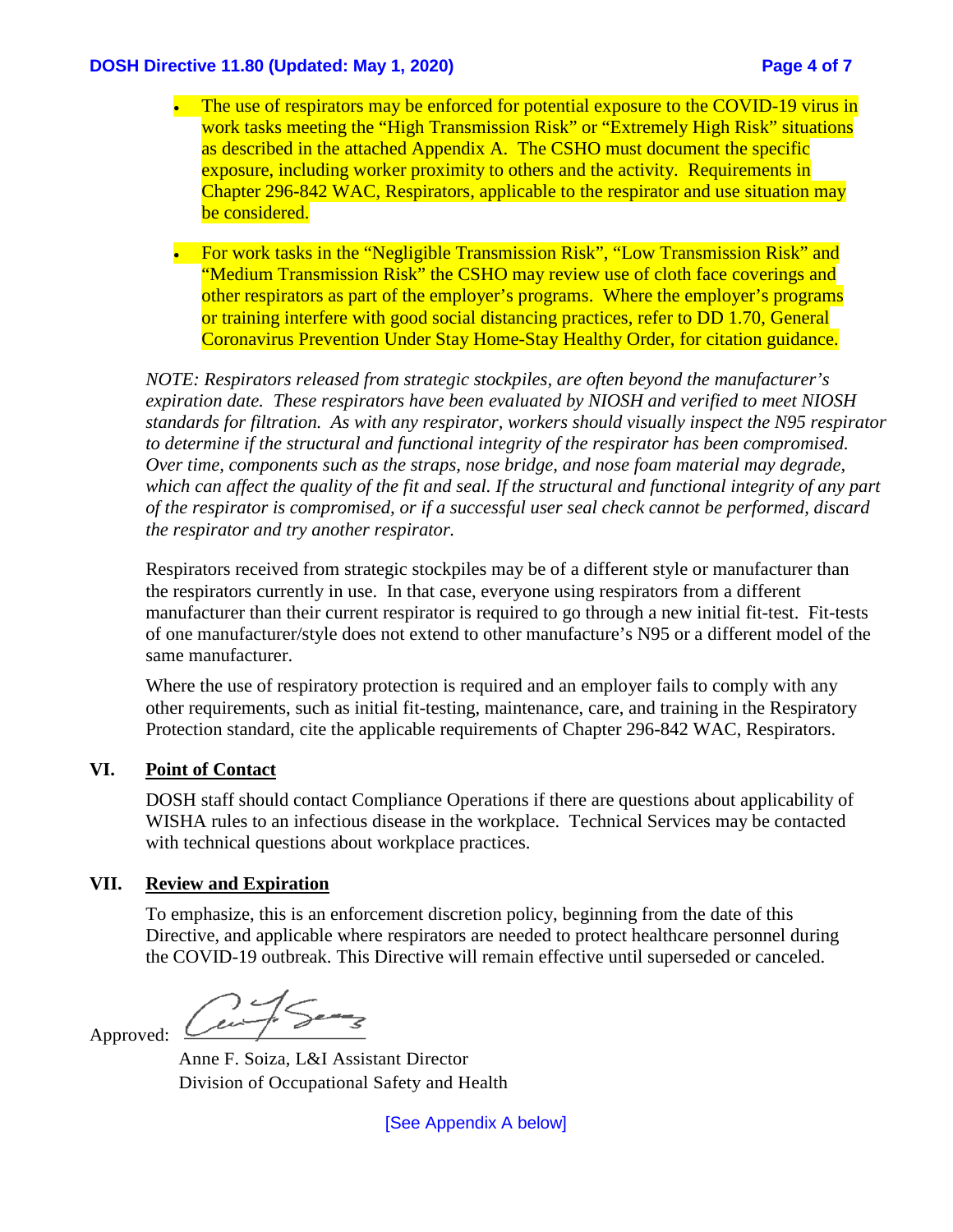#### APPENDIX A

## WASHINGTON STATE CORONAVIRUS HAZARD CONSIDERATIONS FOR EMPLOYERS (EXCEPT HOSPITALS AND CLINICS) FACE COVERINGS, MASKS, AND RESPIRATOR CHOICES

| <b>Worksite Tasks</b>                                                | <b>Negligible</b>                                                                                                                                                                                                                                                           | <b>Low Transmission</b>                                                                                                                                                                                                                                        | <b>Medium</b>                                                                                                                                                                                                                                                | <b>High Transmission Risk</b>                                                                                                                                                                                                                                                                                                                               | <b>Extremely High Risk</b>                                                                                                                                                                                       |
|----------------------------------------------------------------------|-----------------------------------------------------------------------------------------------------------------------------------------------------------------------------------------------------------------------------------------------------------------------------|----------------------------------------------------------------------------------------------------------------------------------------------------------------------------------------------------------------------------------------------------------------|--------------------------------------------------------------------------------------------------------------------------------------------------------------------------------------------------------------------------------------------------------------|-------------------------------------------------------------------------------------------------------------------------------------------------------------------------------------------------------------------------------------------------------------------------------------------------------------------------------------------------------------|------------------------------------------------------------------------------------------------------------------------------------------------------------------------------------------------------------------|
|                                                                      | <b>Transmission Risk</b>                                                                                                                                                                                                                                                    | <b>Risk</b>                                                                                                                                                                                                                                                    | <b>Transmission Risk</b>                                                                                                                                                                                                                                     |                                                                                                                                                                                                                                                                                                                                                             |                                                                                                                                                                                                                  |
| <b>Health status of</b><br>people around<br>you                      | Healthy/Asymptoma<br>tic (no COVID-19<br>symptoms)                                                                                                                                                                                                                          | Healthy/Asymptomatic                                                                                                                                                                                                                                           | Healthy/Asymptomatic                                                                                                                                                                                                                                         | Healthy/Asymptomatic                                                                                                                                                                                                                                                                                                                                        | Probable or known COVID-19<br>human source                                                                                                                                                                       |
| <b>Example of</b><br><b>Worksite</b><br><b>Conditions</b><br>$*, **$ | Employee working<br>alone, or, all outside<br>or 1-9 total persons<br>inside<br>building/structure<br>with outside or<br>HVAC air, where at<br>least 6 foot distance<br>is always<br>maintained. Tools<br>are not shared or<br>are sanitized<br>between different<br>users. | Crews outside on large<br>worksite where at least<br>6 foot distance is easily<br>maintained fulltime<br>and only broken<br>intermittently in<br>passing up to several<br>times a day. Tools are<br>not shared or are<br>sanitized between<br>different users. | Large crews outside<br>where at least 6 foot<br>distance is mostly<br>maintained but with<br>job tasks that require<br>several minutes of 6<br>foot distance broken<br>several times a day.<br>Tools are shared and<br>sanitized between<br>different users. | Work consists of close<br>quarters, such as multiple<br>occupancy confined space<br>work or inside room<br>presence of more than 10<br>humans where at least 6<br>foot distance is not<br>maintained and includes<br>job tasks requiring close<br>together (less than 3 feet<br>apart) work for more than<br>10 minutes in an hour<br>multiple times a day. | Transporting/caring for<br>symptomatic clients with<br>probable or active COVID-19<br>patient within 6 feet in vehicle;<br>or non-hospital setting or a<br>residence with no sanitization<br>protocols in place. |
| (blank)                                                              | Worksite with<br>controlled and low<br>public interaction,<br>where at least 6<br>foot distance always<br>maintained and<br>only broken in<br>passing once or<br>twice a day.                                                                                               | Work is inside in<br>structure/office where<br>number present allows<br>for at least 6 foot<br>distance to be easily<br>maintained fulltime<br>and only broken<br>intermittently in<br>passing up to several<br>times a day.                                   | Work is inside in<br>structure/office where<br>at least 6 foot distance<br>is mostly maintained<br>but with job tasks that<br>require several<br>minutes of 6 foot<br>distance broken several<br>times a day.                                                | Work is cleaning and<br>sanitization of surfaces and<br>floor after known active<br>COVID-19 infection<br>employee was present in<br>area.                                                                                                                                                                                                                  | (blank)                                                                                                                                                                                                          |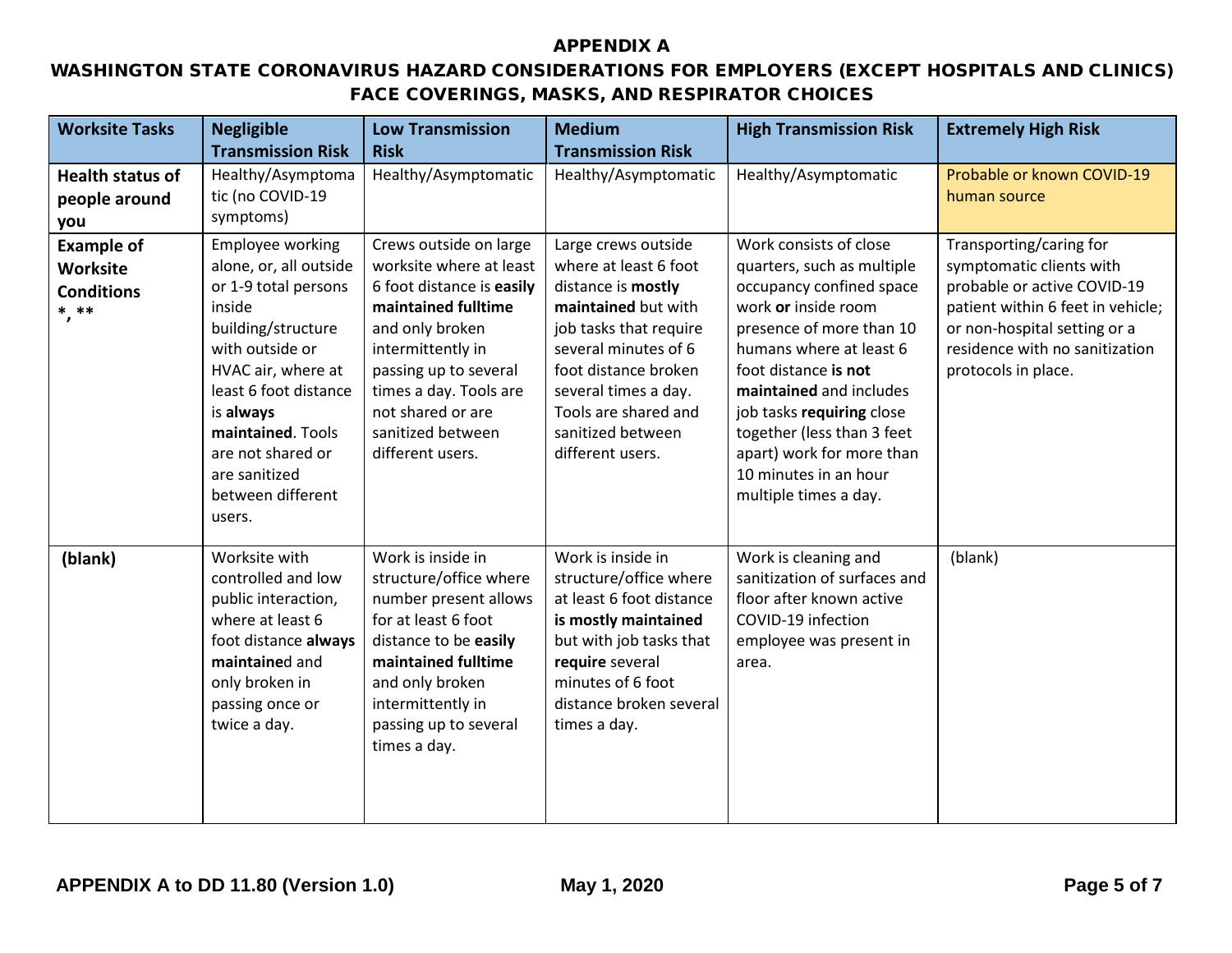#### APPENDIX A

## WASHINGTON STATE CORONAVIRUS HAZARD CONSIDERATIONS FOR EMPLOYERS (EXCEPT HOSPITALS AND CLINICS) FACE COVERINGS, MASKS, AND RESPIRATOR CHOICES

| <b>Worksite Tasks</b>                                                                                                                              | <b>Negligible</b><br><b>Transmission Risk</b>                                                                | <b>Low Transmission</b><br><b>Risk</b>                                                                                                                                                                                        | <b>Medium</b><br><b>Transmission Risk</b>                                                                                                                                                                                                                            | <b>High Transmission Risk</b>                                                                                                                                                                                                                                                                                                                                                                                                                                    | <b>Extremely High Risk</b>                                                                                                                                                                                                                                                                                                                                                                                                                                       |
|----------------------------------------------------------------------------------------------------------------------------------------------------|--------------------------------------------------------------------------------------------------------------|-------------------------------------------------------------------------------------------------------------------------------------------------------------------------------------------------------------------------------|----------------------------------------------------------------------------------------------------------------------------------------------------------------------------------------------------------------------------------------------------------------------|------------------------------------------------------------------------------------------------------------------------------------------------------------------------------------------------------------------------------------------------------------------------------------------------------------------------------------------------------------------------------------------------------------------------------------------------------------------|------------------------------------------------------------------------------------------------------------------------------------------------------------------------------------------------------------------------------------------------------------------------------------------------------------------------------------------------------------------------------------------------------------------------------------------------------------------|
| <b>Number of</b><br>people and<br>conditions in<br><b>Work Vehicle</b>                                                                             | Vehicle operation:<br>employees ride<br>alone and vehicles<br>are sanitized<br>between different<br>drivers. | Vehicle with more than<br>one occupant but can<br>maintain 6 foot<br>distance and only<br>broken intermittently<br>up to several times a<br>day. Vehicles must be<br>sanitized between<br>different drivers and<br>occupants. | Vehicle with more than<br>one occupant but<br>mostly maintain 6 foot<br>distance with job tasks<br>that require several<br>minutes of 6 foot<br>distance broken several<br>times a day. Vehicles<br>must be sanitized<br>between different<br>drivers and occupants. | Vehicle with more than one<br>occupant where at least 6<br>foot distance is not<br>maintained and include job<br>tasks requiring close<br>together (less than 3 feet<br>apart) work for more than<br>10 minutes in an hour.<br>Vehicles must be sanitized<br>between different drivers<br>and occupants.                                                                                                                                                         | Vehicle with more than one<br>occupant where at least 6 foot<br>distance is not maintained and<br>include job tasks requiring<br>close together (less than 3 feet<br>apart) work for more than 10<br>minutes in an hour at least<br>once a day. Vehicles must be<br>sanitized between different<br>drivers and occupants.                                                                                                                                        |
| <b>Minimum</b><br>required mask or<br>respiratory<br>protection for<br>employees<br>without<br>additional<br>engineering<br>controls or PPE<br>*** | None required<br>unless and except<br>under Governor<br>ordered agreement.                                   | None required unless<br>and except under<br>Governor ordered<br>agreement.                                                                                                                                                    | Dust mask, foreign<br>system non-NIOSH<br>approved filtering<br>facepiece respirator<br>(such as KN95), or<br>medical procedure<br>masks.                                                                                                                            | Elastomeric 1/2 or full face<br>respirator with particulate<br>filters ****<br>$-OR-$<br>PAPR with particulate filter.<br>(Tight fitting respirators<br>must be fit-tested and the<br>wearer must be clean-<br>shaven. No fit-testing is<br>required for loose fitting<br>systems.)<br>$-OR-$<br>Industrial use N95, R95 or<br>P95 or foreign system non-<br><b>NIOSH approved filtering</b><br>facepiece respirator (or<br>other particulate<br>respirator****) | FDA approved surgical mask or<br>healthcare N95 filtering<br>facepiece respirator**** or<br>elastomeric respirator with<br>particulate filters. Tight fitting<br>respirators must be fit-tested<br>and the wearer must be clean-<br>shaven. PAPR with particulate<br>filter may be used; no fit<br>testing is required for loose<br>fitting models. When feasible,<br>client with COVID-19 should<br>also wear an FDA approved<br>surgical N95 or surgical mask. |